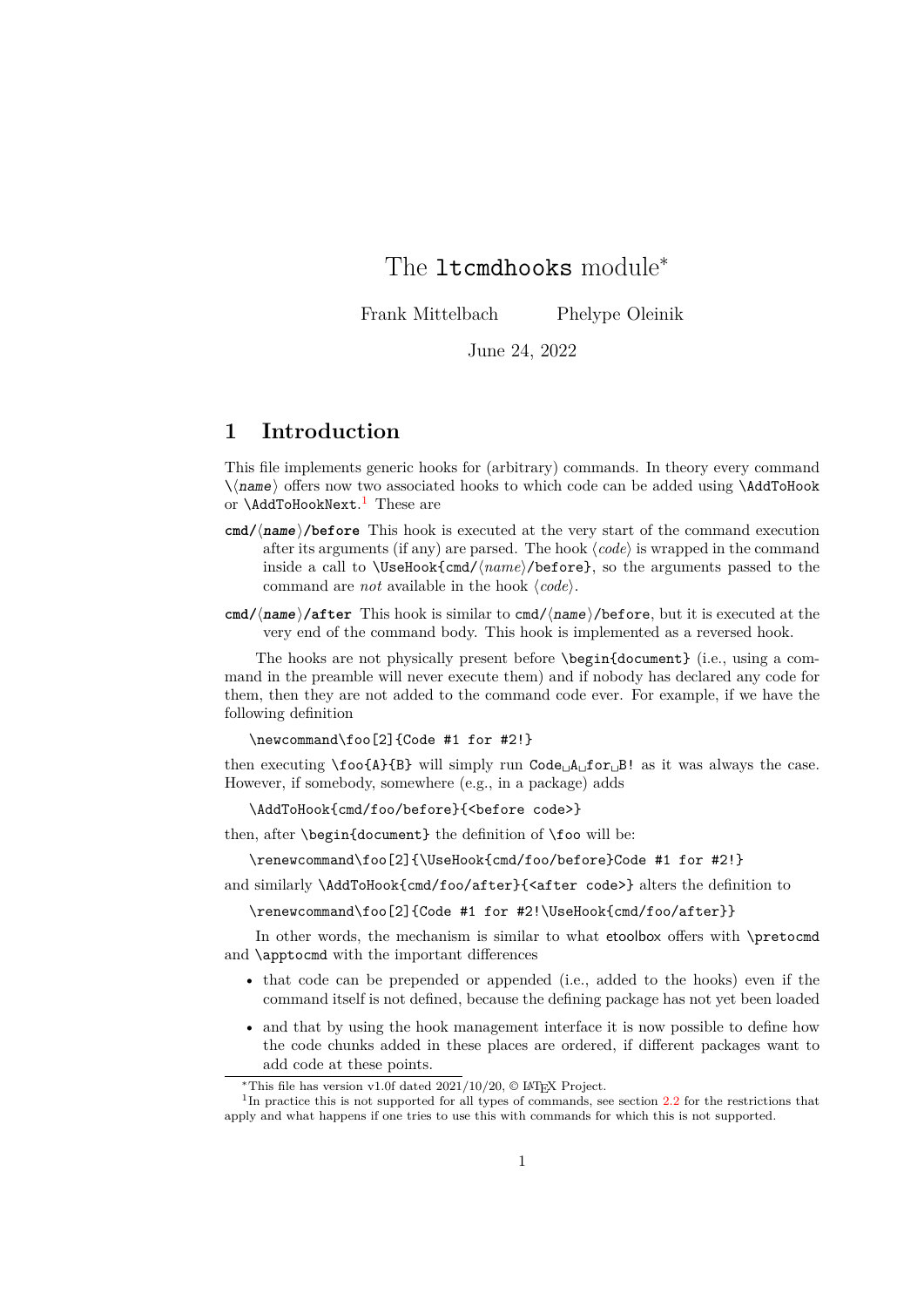## <span id="page-1-2"></span>**2 Restrictions and Operational details**

Adding arbitrary material to commands is tricky because most of the time we do not know what the macro expects as arguments when expanding and T<sub>E</sub>X doesn't have a reliable way to see that, so some guesswork has to be employed.

### **2.1 Patching**

The code here tries to find out if a command was defined with \newcommand or \DeclareRobustCommand or \NewDocumentCommand, and if so it *assumes* that the argument specification of the command is as expected (which is not fail-proof, if someone redefines the internals of these commands in devious ways, but is a reasonable assumption).

If the command is one of the defined types, the code here does a sandboxed expansion of the command such that it can be redefined again exactly as before, but with the hook code added.

If however the command is not a known type (it was defined with \def, for example), then the code uses an approach similar to etoolbox's \patchcmd to retokenize the command with the hook code in place. This procedure, however, is more likely to fail if the catcode settings are not the same as the ones at the time of command's definition, so not always adding a hook to a command will work.

#### **2.1.1 Timing**

When **\AddToHook** (or its expl3 equivalent) is called with a generic cmd hook, say, cmd/foo/before, for the first time (that is, no code was added to that same hook before), in the preamble of a document, it will store a patch instruction for that command until \begin{document}, and only then all the commands which had hooks added will be patched in one go. That means that no command in the preamble will have hooks patched into them.

At \begin{document} all the delayed patches will be executed, and if the command doesn't exist the code is still added to the hook, but it will not be executed. After \begin{document}, when \AddToHook is called with a generic cmd hook the first time, the command will be immediately patched to include the hook, and if it doesn't exist or if it can't be patched for any reason, an error is thrown; if \AddToHook was already used in the preamble no new patching is attempted.

This has the consequence that a command defined or redefined after \begin{document} only uses generic cmd hook code if \AddToHook is called for the first time after the definition is made, or if the command explicitly uses the generic hook in its definition by declaring it with  $\New HookPair$  adding  $\Use Hook$  as part of the code.<sup>[2](#page-1-1)</sup>

## <span id="page-1-0"></span>**2.2 Commands that look ahead**

Some commands are defined in different "steps" and they look ahead in the input stream to find more arguments. If you try to add some code to the cmd/ $\langle$ name $\rangle$ /after hook of such command, it will not work, and it is not possible to detect that programmatically, so the user has to know (or find out) which commands can or cannot have hooks attached to them.

<span id="page-1-1"></span><sup>&</sup>lt;sup>2</sup>We might change this behavior in the main document slightly after gaining some usage experience.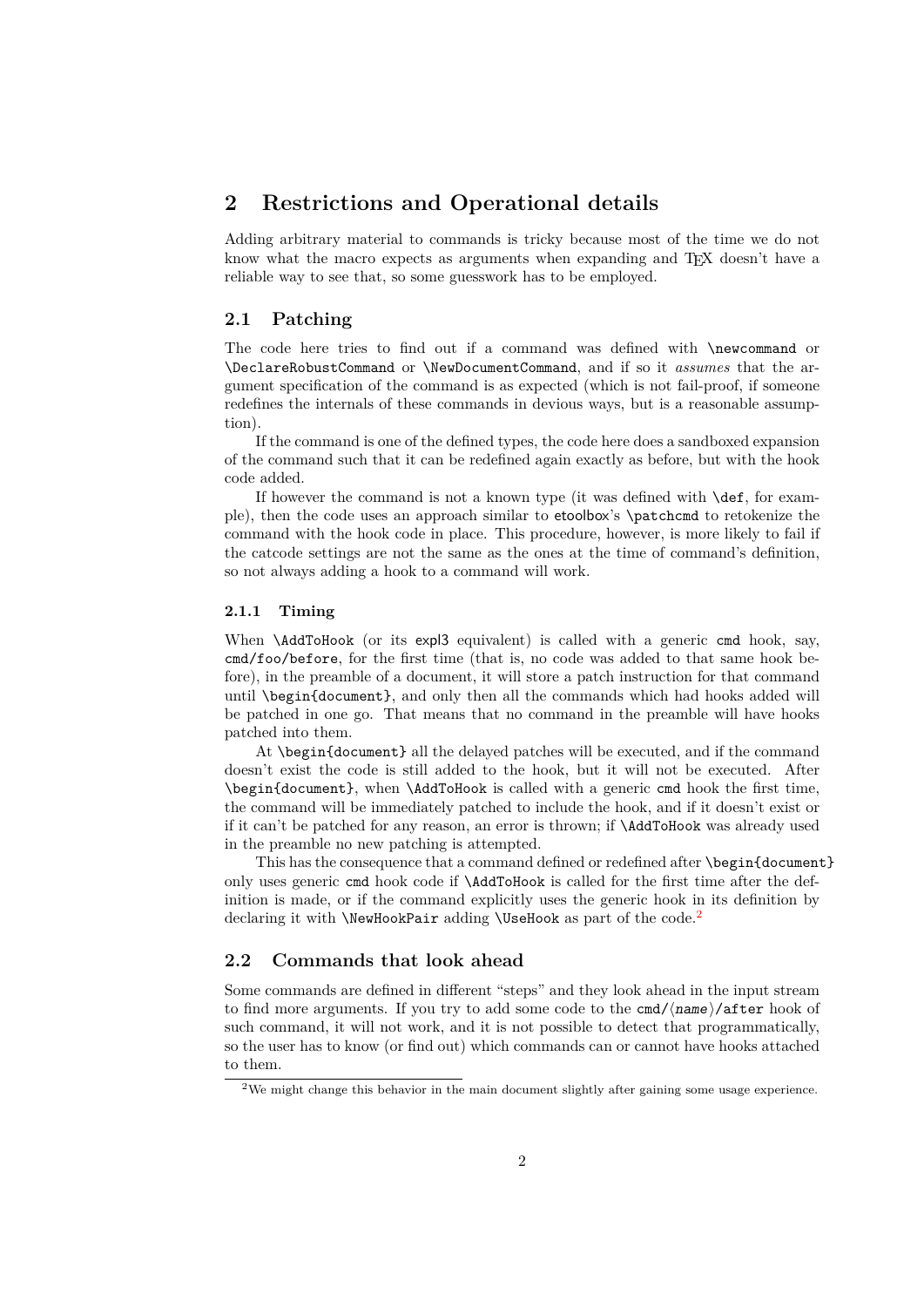<span id="page-2-1"></span>One good example is the \section command. You can add something to the cmd/section/before hook, but if you try to add something to the cmd/section/after hook, \section will no longer work. That happens because the \section macro takes no argument, but instead calls a few internal L<sup>AT</sup>EX macros to look for the optional and mandatory arguments. By adding code to the cmd/section/after hook, you get in the way of that scanning.

## **3 Package Author Interface**

The cmd hooks are, by default, available for all commands that can be patched to add the hooks. For some commands, however, the very beginning or the very end of the code is not the best place to put the hooks, for example, if the command looks ahead for arguments (see section [2.2\)](#page-1-0).

If you are a package author and you want to add the hooks to your own commands in the proper position you can define the command and manually add the \UseHook calls inside the command in the proper positions, and manually define the hooks with \NewHook or \NewReversedHook. When the hooks are explicitly defined, patching is not attempted so you can make sure your command works properly. For example, an (admittedly not really useful) command that typesets its contents in a framed box with width optionally given in parentheses:

```
\newcommand\fancybox{\@ifnextchar({\@fancybox}{\@fancybox(5cm)}}
\def\@fancybox(#1)#2{\fbox{\parbox{#1}{#2}}}
```
If you try that definition, then add some code after it with

```
\AddToHook{cmd/fancybox/after}{<code>}
```
and then use the \fancybox command you will see that it will be completely broken, because the hook will get executed in the middle of parsing for optional (...) argument.

If, on the other hand, you want to add hooks to your command you can do something like:

```
\newcommand\fancybox{\@ifnextchar({\@fancybox}{\@fancybox(5cm)}}
\def\@fancybox(#1)#2{\fbox{%
                     \UseHook{cmd/fancybox/before}%
                     \parbox{#1}{#2}%
                     \UseHook{cmd/fancybox/after}}}
\NewHook{cmd/fancybox/before}
\NewReversedHook{cmd/fancybox/after}
```
then the hooks will be executed where they should and no patching will be attempted. It is important that the hooks are declared with \NewHook or \NewReversedHook, otherwise the command hook code will try to patch the command. Note also that the call to \UseHook{cmd/fancybox/before} does not need to be in the definition of \fancybox, but anywhere it makes sense to insert it (in this case in the internal \@fancybox).

Alternatively, if for whatever reason your command does not support the generic hooks provided here, you can disable a hook with **\DisableHook<sup>[3](#page-2-0)</sup>**, so that when someone

<span id="page-2-0"></span><sup>3</sup>Please use \DisableHook if at all, only on hooks that you "own", i.e., for commands that your package or class defines and not second guess whether or not hooks of other packages should get disabled!